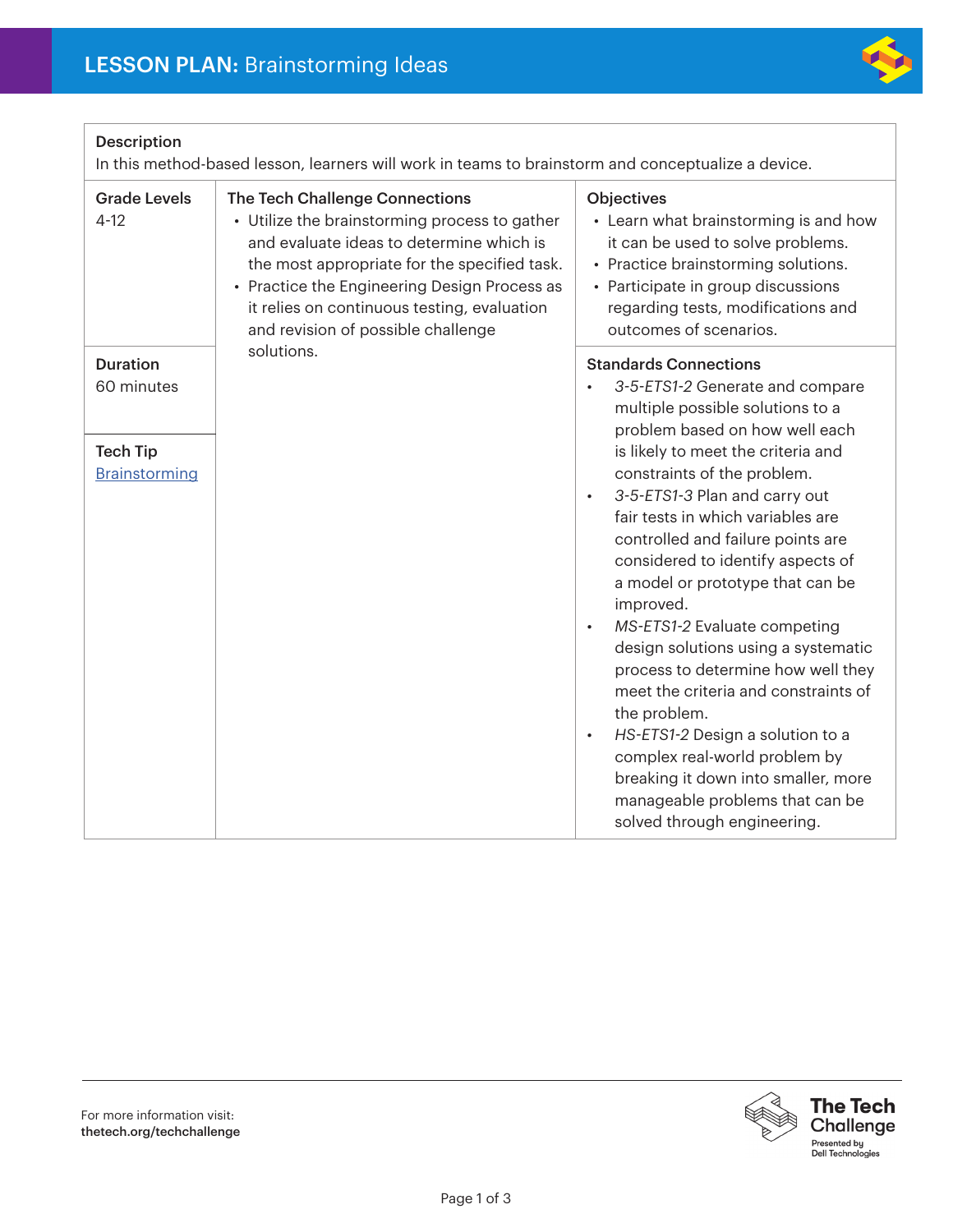# **Materials**

- Dry erase markers
- Erasers
- Notebook for journaling
- Pencils/pens
- Post-it® notes
- Printer paper
- Whiteboards\*

\*Only one whiteboard per team. There should be enough for each student to have at least two of all the additional materials.

### Prep

- Make all necessary brainstorming supplies available for groups to use.
- Familiarize yourself with the selected brainstorming method. See Tech Tip: Brainstorming and video.
- Create groups of 4-6 students

#### Lesson

- 1. Introduction to brainstorming (5 minutes)
	- a. *When faced with a challenging problem, it is easy to become overwhelmed or stuck on how to begin. Brainstorming is a way to spur creativity and generate many ideas that can be incorporated into a solution. During today's lesson, we will complete a few rounds of brainstorming to generate many ideas, decide which ideas to turn into designs, and share these design ideas with other teams.*
	- b. Tell students which method they will be using (allow older/more experienced students to choose):
		- i. Freewriting allows thoughts and ideas to flow freely while writing them down. Each team member will have a sheet of paper to write thoughts on as they think of them.
		- ii. Mind maps show how ideas and concepts can be divided, connected, or expanded upon. Each team member will create their own mind map.
		- iii. During Post-it<sup>®</sup> note brainstorming, each idea is written down on a Post-it® note. Ideas are then shared with the group and can be analyzed, organized and combined.

### Brainstorming Challenge

Brainstorm designs that will expand due to impact or after a trigger mechanism is engaged. (examples: umbrella, airbag, parachute)

- 2. Brainstorming a device that expands
	- *a. Now that we've gone over the different types of ways to brainstorm, you are going to brainstorm a design*  for a device that will expand due to impact or after a trigger mechanism is engaged.
		- i. Consider allowing extra time for younger learners to complete the brainstorming phase and the design illustration phase of the challenge.